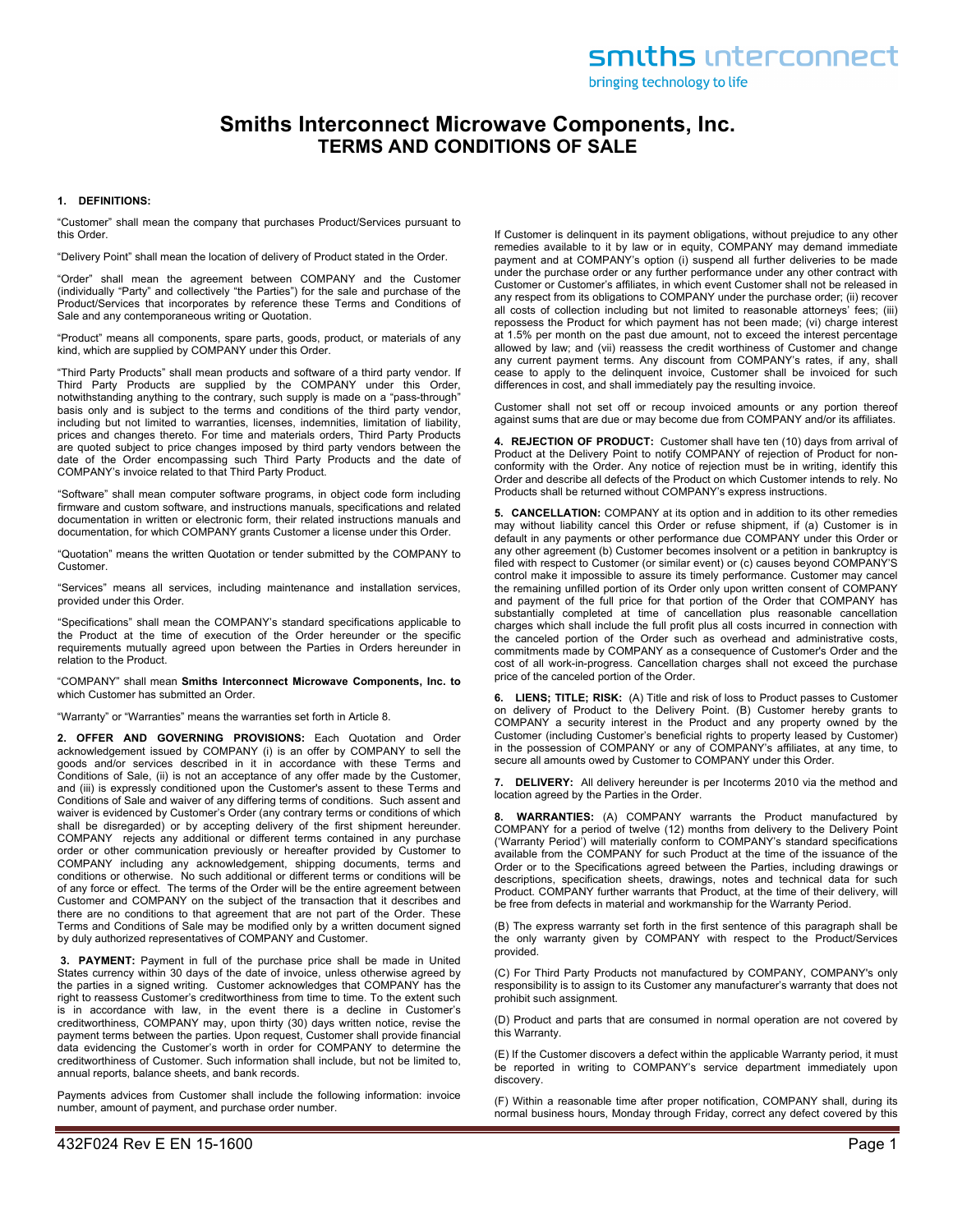bringing technology to life

## **Smiths Interconnect Microwave Components, Inc. TERMS AND CONDITIONS OF SALE**

warranty with either new or used replacement parts, without charge. The above remedies are the exclusive remedies of Customer, and the sole responsibility of COMPANY, for breach of this warranty as to repaired or replaced Product. COMPANY'S LIABILITY FOR BREACH OF ANY WARRANTY SHALL BE LIMITED TO THE REMEDIES PROVIDED HEREIN.

(G) The Warranties cease to be effective if Customer fails to operate and use the Product sold hereunder in a safe and reasonable manner in accordance with COMPANY's written instructions.

(H) Customer shall not be entitled to any remedy under the Warranties with respect to: (i) Product/Services that has been subjected to any alteration, disassembly, tampering, modification, or repair without prior authorization by COMPANY; (ii)

Product/Services subjected to experimental running or any type of operation or use other than that for which the Product/Services is designed; (iii) Product/Services

from which COMPANY and/or vendor's trademark or serial number has been altered, removed, or obliterated without COMPANY's written permission, excluding any alteration, removal, or obliteration directly caused by accident or mishap; (iv) Product/Services that has been in storage or immobilized for one (1) year or more after delivery to the Delivery Point.

(I) COMPANY MAKES NO OTHER WARRANTY, EXPRESS OR IMPLIED (EXCEPT WARRANTIES OF TITLE), AND SPECIFICALLY MAKES NO WARRANTY OF MERCHANTABILITY OR OF FITNESS FOR A PARTICULAR PURPOSE OR OF NON-INFRINGEMENT; AND THE EXPRESS WARRANTY SET FORTH IN THIS ARTICLE IS IN LIEU OF ANY SUCH WARRANTIES AND ANY OTHER OBLIGATION OR LIABILITY ON THE PART OF COMPANY.

(J) The Warranties are non-transferable and are applicable only to the original Customer.

### **9. LIMITATIONS OF LIABILITY AND INDEMNITY:**

General Limitations. IN NO EVENT SHALL COMPANY BE LIABLE FOR ANY<br>SPECIAL COLLATERAL INDIRECT PUNITIVE INCIDENTAL SPECIAL, COLLATERAL, INDIRECT, PUNITIVE, INCIDENTAL, CONSEQUENTIAL, OR EXEMPLARY DAMAGES IN CONNECTION WITH OR ARISING OUT OF THIS ORDER OR THE USE OF THE PRODUCT/SERVICES PROVIDED HEREUNDER, REGARDLESS OF WHETHER COMPANY HAS BEEN ADVISED OF THE POSSIBILITY OF SUCH DAMAGES. EXCLUDED DAMAGES INCLUDE, BUT ARE NOT LIMITED TO, COST OF REMOVAL OR REINSTALLATION, ANCILLARY COSTS TO THE PROCUREMENT OF SUBSTITUTE PRODUCT OR SERVICES, RETESTING, LABOR COSTS, LOSS OF GOODWILL, LOSS OF PROFITS, LOSS OF SAVINGS, LOSS OF USE, LOSS OF DATA, OR BUSINESS INTERRUPTION, REGARDLESS WHETHER SUCH CLAIM OR CLAIMS FOR DAMAGES IS BASED ON BREACH OF WARRANTY OR OTHER CONTRACT BREACH, NEGLIGENCE OR OTHER TORT OR ON ANY STRICT LIABILITY THEORY. NO CLAIM, SUIT OR ACTION SHALL BE BROUGHT AGAINST COMPANY MORE THAN ONE YEAR AFTER THE RELATED CAUSE OF ACTION HAS OCCURRED.

Specific Limitations. IN NO EVENT SHALL COMPANY'S AGGREGATE LIABILITY FROM ANY WARRANTY, INDEMNITY, OR OTHER OBLIGATION ARISING OUT OF OR IN CONNECTION WITH THIS ORDER, OR ANY USE OF ANY PRODUCT PROVIDED HEREUNDER, EXCEED THE TOTAL AMOUNT OF THE APPLICABLE ORDER UNDER WHICH THE PRODUCTS WERE PURCHASED WITH RESPECT TO WHICH LOSSES OR DAMAGES ARE CLAIMED REGARDLESS WHETHER SUCH CLAIM OR CLAIMS IS BASED ON BREACH OF WARRANTY OR OTHER CONTRACT BREACH, NEGLIGENCE OR OTHER TORT OR ON ANY STRICT LIABILITY THEORY. EVEN IF COMPANY HAS BEEN ADVISED OF THE POSSIBILITY OF ANY SUCH DAMAGES, COMPANY SHALL NOT BE RESPONSIBLE FOR ANY CLAIM AGAINST CUSTOMER BY A THIRD PARTY. THE EXISTENCE OF MORE THAN ONE CLAIM AGAINST THE PARTICULAR UNITS SOLD TO CUSTOMER UNDER THIS ORDER SHALL NOT ENLARGE OR EXTEND THIS LIMIT.

CUSTOMER UNDERSTANDS AND AGREES THAT THE FOREGOING LIABILITY LIMITATIONS ARE ESSENTIAL ELEMENTS OF THIS ORDER AND THAT IN THE ABSENCE OF SUCH LIMITATIONS THE MATERIAL AND ECONOMIC TERMS OF THIS ORDER WOULD BE SUBSTANTIALLY DIFFERENT.

COMPANY shall not be liable for failure to deliver, for delay in delivery, or for any losses or damage to Customer, or to the Product/Services occasioned by delays, in the performance of COMPANY's obligations, due to: (i) any cause beyond COMPANY's reasonable control or the control of COMPANY's suppliers or subcontractors; (ii) an act of God, act or omission of Customer, act of civil or military authority, fire, terrorism, strike or other labor difficulty, riot or other civil disturbance, insolvency or other inability to perform by the manufacturer, delay in transportation; or (iii) any other commercial impracticability including any changes in laws and regulations.

Customer will protect and indemnify COMPANY against all claims arising out of patents, designs, trade secrets, copyrights, or trade names with respect to Products manufactured wholly or partially to Customer's designs or specifications, including any costs, expenses, loss, attorneys' fees, settlement payments, or damages.

#### **10. PRICES, TAXES AND CURRENCY:**

Prices for Product shall be in accordance with the COMPANY's proposal.

COMPANY's proposals and the Order Price exclude all sales taxes, value-added taxes, import and export duties and any other taxes, surcharges, duties or tariffs of any kind now existing or hereafter imposed upon COMPANY, its personnel or subcontractors or their properties in any country or territory either directly or indirectly in respect of the production, sale, supply, delivery, license export and import, or use of the Product. Customer shall be responsible for all such taxes, duties and charges. If such charges are not collected at the time of payment Customer will hold COMPANY harmless.

If COMPANY is required to impose, levy, collect, withhold or assess any such taxes, duties and charges, COMPANY shall invoice Customer for such taxes, duties and charges unless Customer furnishes COMPANY with an exemption certificate or other equivalent documentation demonstrating its exemption from such taxes, duties and/or charges.

If Customer is required by law to make any tax withholding from amounts paid or payable to COMPANY, (i) the amount paid or payable shall be increased to the extent necessary to ensure that COMPANY receives a net amount equal to the amount that it would have received had no taxes been withheld; (ii) Customer shall forward proof of such legally required withholding to COMPANY.

Customer shall remit the amount due on the invoice in the currency indicated on the invoice.

**11. INVOICING:** Invoices shall be sent to the address specified in the Order. Should Customer dispute any invoice, Customer shall notify COMPANY of the nature of the dispute in writing within fifteen (15) days of the invoice date. If Customer does not notify COMPANY of any dispute within fifteen (15) calendar days of the invoice date, then the invoice is deemed to have been accepted and invoice payment is required to be made on the payment due date per contract terms. Notwithstanding any dispute regarding the invoice, Customer shall pay the undisputed portion of the disputed invoice.

**12. MERGER AND SEVERABILITY:** This Order contains the total agreement of the Parties, and all agreements entered into prior to or contemporaneously with the execution of this Order are excluded whether oral or in writing, except that a contemporaneous writing, signed by both Parties, and firmly attached to this Order, shall be considered part hereof. If any provision of this Order shall be determined by a court of competent jurisdiction to be invalid or unenforceable, such determination shall not effect the remaining provisions of this Order, all of which shall remain in full force and effect.

**13. GOVERNING LAW AND FORUM:** This Order shall be governed by, and construed in **accordance** with, the laws of the State of **Florida** without the application of conflict of laws principles. **GOVERNED BY THE 1980 U.N. CONVENTION ON CONTRACTS FOR THE INTERNATIONAL SALE OF GOODS.** No action in law or equity arising out of this Order may be brought by Customer more than one (1) year after the cause of action has first arisen. COMPANY shall have the right to collect from Customer its reasonable expenses, including attorneys' fees, incurred in enforcing this Order. The rights and obligations herein shall survive completion of the final payment under this Order.

**14. EXPORT CONTROLS:** Customer acknowledges and agrees that the ultimate destination of the Product/Services sold hereunder is in the United States, unless otherwise agreed to in writing. Customer shall not authorize or permit its employees, distributors, customers, brokers, freight forwarders, and/or agents to export or re-export any of the Product/Services to any foreign person without complying with applicable export laws and regulations of Customer's country and of the United States, including the International Traffic in Arms Regulations (ITAR) and the Export Administration Regulations (EAR). Customer agrees to obtain and properly utilize U.S. Government export authorization prior to exporting or reexporting the Product/Services, either in their original form or after being incorporated into other end-items. Customer agrees to defend, indemnify and hold harmless COMPANY from and against any claim, loss, liability, expense or damage